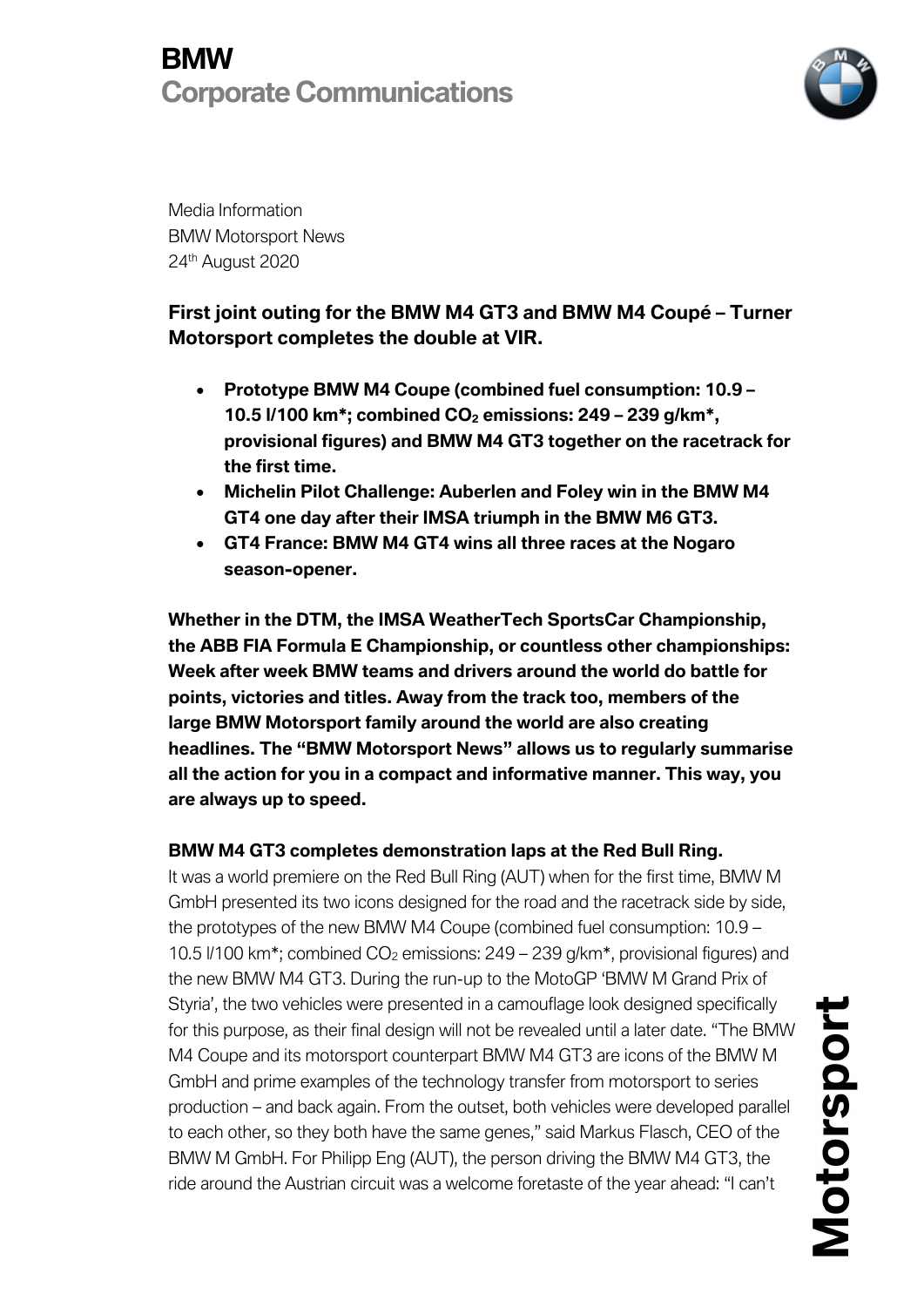

wait to take the BMW M4 GT3 onto the starting grid," said Eng. "The BMW M4 GT3 will already take part in its first race next year and will be able to prove how it performs under competitive conditions." From 2022 and following selected racing events in 2021, the BMW M4 GT3 will finally replace the BMW M6 GT3 as the topof-the-range model in BMW's customer sport offering.

#### **Michelin Pilot Challenge: Auberlen and Foley complete the double.**

One day after their victory with the BMW M6 GT3 in the GTD class of the IMSA WeatherTech SportsCar Championship, Bill Auberlen and Robby Foley (both USA) claimed another success at 'Virginia International Raceway'. The duo was victorious for Turner Motorsport at the wheel of the BMW M4 GT4. After 55 laps of racing, Auberlen and Foley came home with a lead of 1.899 seconds to take their first win of the season in the Michelin Pilot Challenge. It was Auberlen's 17<sup>th</sup> victory in this series. The previous day, he set a new record with IMSA win number 61. Foley also achieved a special feat at VIR. He received two trophies on the Michelin Pilot Challenge podium. As well as his victory in the #95 BMW M4 GT4, he was also third in the #96 car. After handing the #95 BMW M4 GT4 over to Auberlen in the lead, he took over from Vincent Barletta (USA) at the wheel of the second car, in which he finished third.

### **DTM Trophy: Second place for Tuck in Sunday's race.**

Ben Tuck (GBR) claimed another podium in the DTM Trophy. Tuck finished runnerup in the Walkenhorst Motorsport BMW M4 GT4 in Sunday's race at the Lausitzring (GER). Ben Green (GBR), who like Tuck was victorious on the opening race weekend at Spa-Francorchamps (BEL), crossed the finish line in fourth place in the FK Performance Motorsport team's BMW M4 GT4. Also in action in a BMW M4 GT4 were Max Koebolt (NED, Walkenhorst Motorsport) and Luke Wankmüller (GER, FK Performance Motorsport), who came home ninth and eleventh. In the Saturday race, Tuck was the best-placed BMW driver in seventh. Wankmüller finished tenth, followed by Green in eleventh place and Koebolt in 13<sup>th</sup>.

### **GT4 France: Triple success at season-opener for the BMW M4 GT4.**

It was a perfect start to the season for the L'Espace Bienvenue team in GT4 France: Ricardo van der Ende (NED) and Benjamin Lessennes (BEL), in the #17 BMW M4 GT4, won all three races in the Silver category at the opening race weekend at Nogaro (FRA). Vladimir Charchiyan (RUS) and Sylvain Debs (FRA) did battle for points and positions in the AM category in the #48 BMW M4 GT4, run by the Speed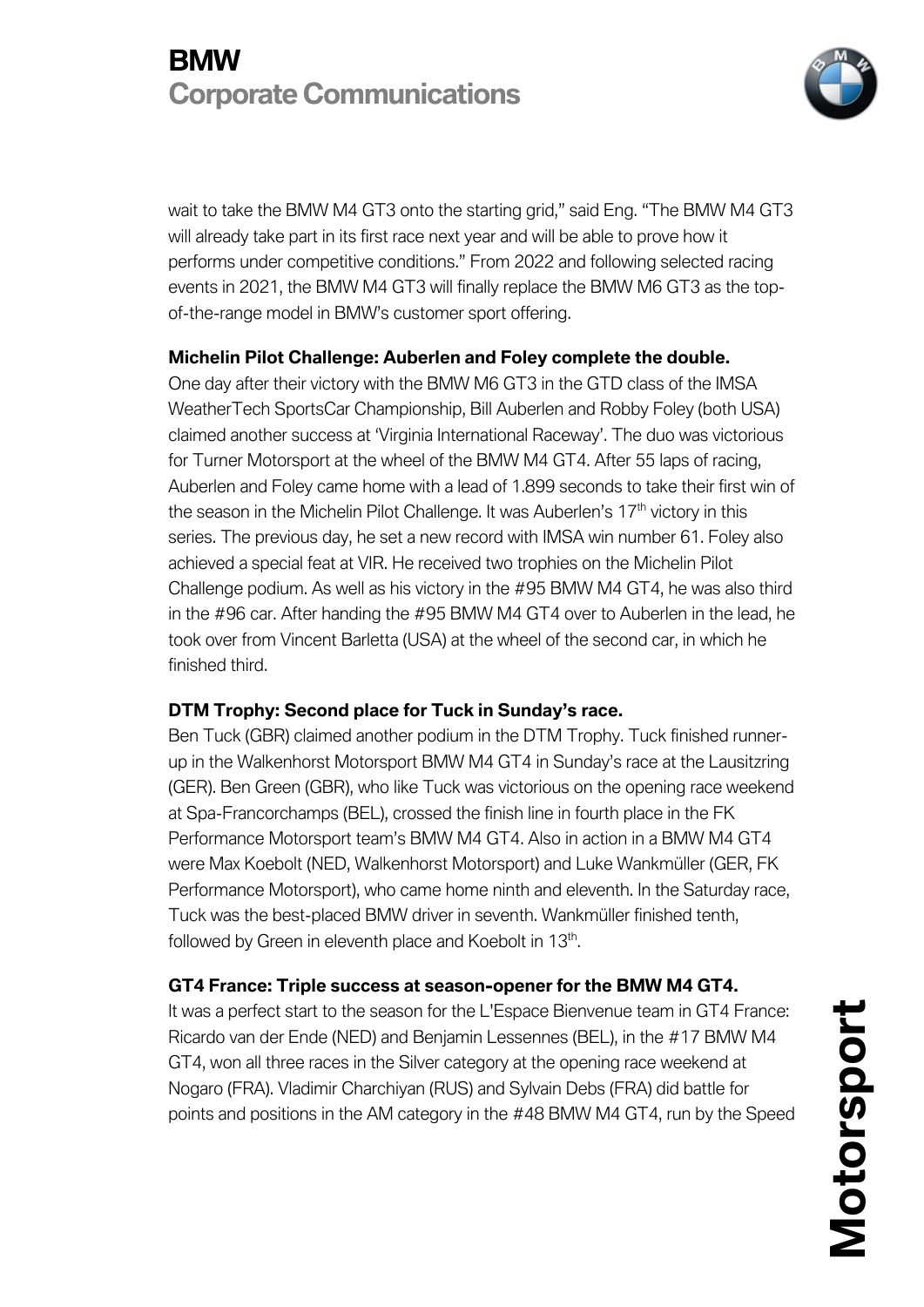

Car team. They ended the first race in seventh place, before finishing eighth in the remaining two races.

## **ESET V4 Cup: Wins and podiums for Trevor Racing Team.**

Trevor Racing Team enjoyed success in both the BMW M6 GT3 and the BMW M4 GT4 at round two of the ESET V4 Cup at the Slovakiaring (SVK). Gregor Zsigo (HUN) finished second and third in the GT3 class in the two sprint races, and runnerup alongside Štefan Rosina (SVK) in the endurance race. In the GT4 class, Ferenc Ficza (HUN) won both sprint races at the wheel of the BMW M4 GT4. He was also victorious in the endurance race together with Lubomír Jakubík (SVK).

### **BTCC: Three podiums for Team BMW at Oulton Park.**

Team BMW claimed a further three podiums at round three of the British Touring Car Championship (BTCC). Having just missed out on a spot on the rostrum with fourth place in race one, Colin Turkington (GBR) finished third in race two. He then added a second place in the #1 BMW 330i M Sport in the final race of the weekend. Tom Oliphant (GBR) rounded off a strong team result with third place in the #15 BMW 330i M Sport. In the first two races, Oliphant was twelfth and sixth. Turkington continues to top the overall standings with 141 points going into the next round of the BTCC at Knockhill (GBR) this weekend.

## **Sim racing: BMW Motorsport SIM Racing Team starts in the new V10 R-League.**

BMW Motorsport has added another element to its involvement in sim racing. Over the coming months, the four-man BMW Motorsport SIM Racing Team will enter the new V10 R-League. The drivers in BMW colours are Laurin Heinrich (GER), Cem Bölükbasi (TUR), Kevin Siggy (SLO) and Coque Lopéz (ESP). Heinrich and Bölükbasi regularly line up in virtual cars for sim racing team BS+COMPETITION. Heinrich won the BMW SIM 120 Cup at the Nürburgring (GER) and the iRacing 24h Nürburgring. As well as his virtual outings, Bölükbasi also drives a real BMW M4 GT4 in the GT4 European Series. Siggy took overall victory in the 'ABB Formula E Race at Home Challenge' in the virtual BMW iFE.20. In the V10 R-League, the BMW Motorsport SIM Racing Team will take on seven other teams in a league format on the Assetto Corsa sim racing platform. The different race events are held in single-seater car especially developed for the series. Rudolf Dittrich, General Manager BMW Motorsport Vehicle Development): "We are happy to see a BMW Motorsport SIM Racing entry in the V10 R-League. Our drivers have connections to various sim racing teams and are now joining forces to fly the flag for BMW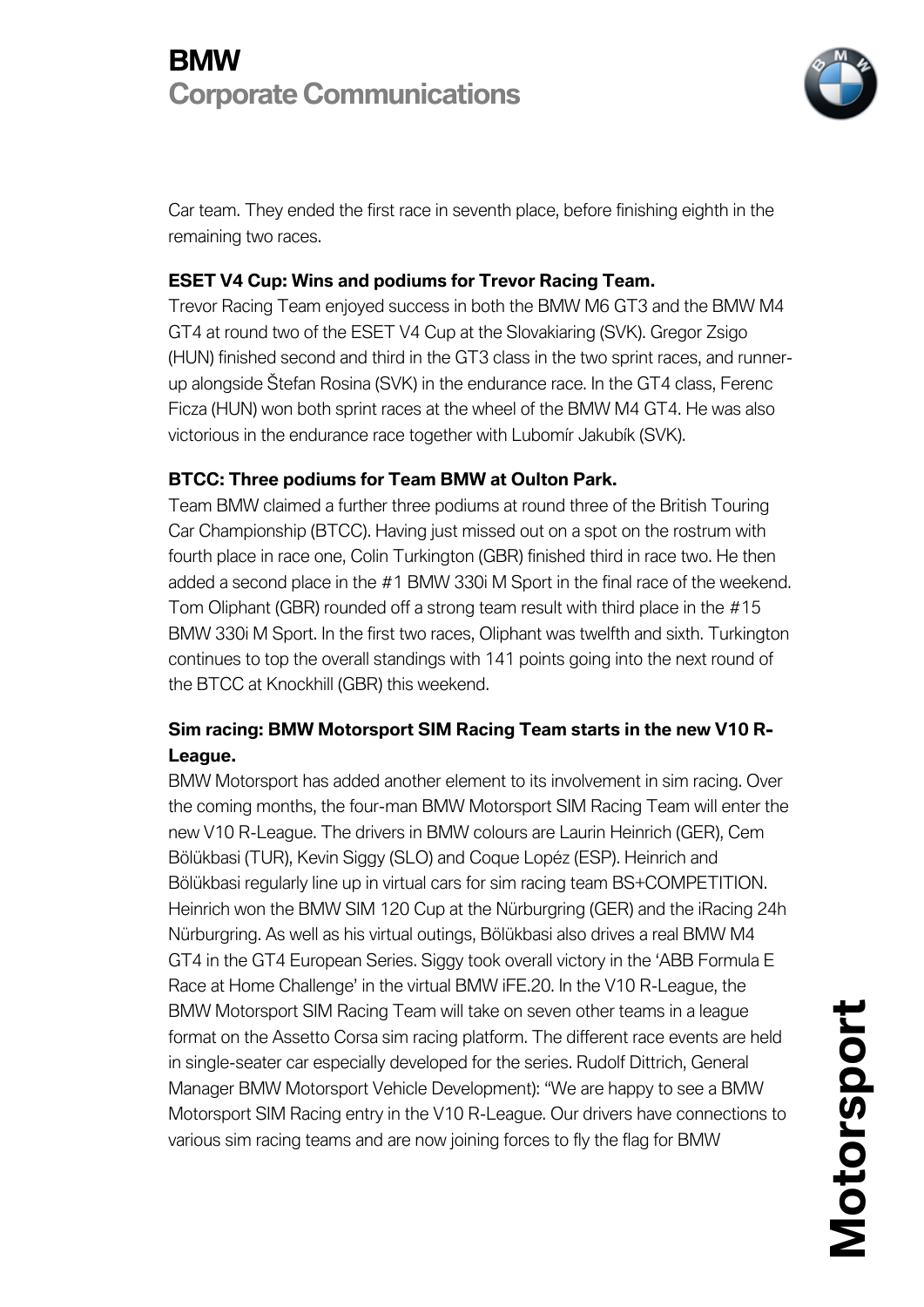

Motorsport. For us, sim racing has become an additional pillar in our race programme and we want to play an active role in this world by bringing our experience and technologies. Our BMW SIM 120 and BMW SIM M2 CS Racing Cup programmes prove just that. We are determined to be a key player in the exciting future-oriented field of sim racing. In season one we want to learn as much as possible and deliver entertaining races to our fans."

#### **Sim racing: Beitske Visser wins the W Series Esports League.**

BMW works driver Beitske Visser (NED) has emphatically demonstrated her extraordinary sim racing talent in the W Series Esports League, in which she took overall victory. With one event remaining, Visser has already opened up an unassailable lead over her fellow drivers, courtesy of eleven victories throughout the season. "It feels really good to win the W Series Esports League," said Visser. "I've been very strong from the start of the League season, so I'm happy to win it with one round to spare. Racing drivers always want to win everything, so it means a lot to me." The W Series Esports League was held from June to August and featured a total of ten events on the iRacing sim racing platform.

#### **Media Contact.**

Ingo Lehbrink Spokesperson BMW Group Motorsport Phone: +49 (0)176 – 203 40 224 E-mail: ingo.lehbrink@bmw.de

Benjamin Titz Head of BMW Group Design, Innovations & Motorsports Communications Phone: +49 (0)179 – 743 80 88 E-mail: benjamin.titz@bmw.de

#### **Media Website.**

www.press.bmwgroup.com/global